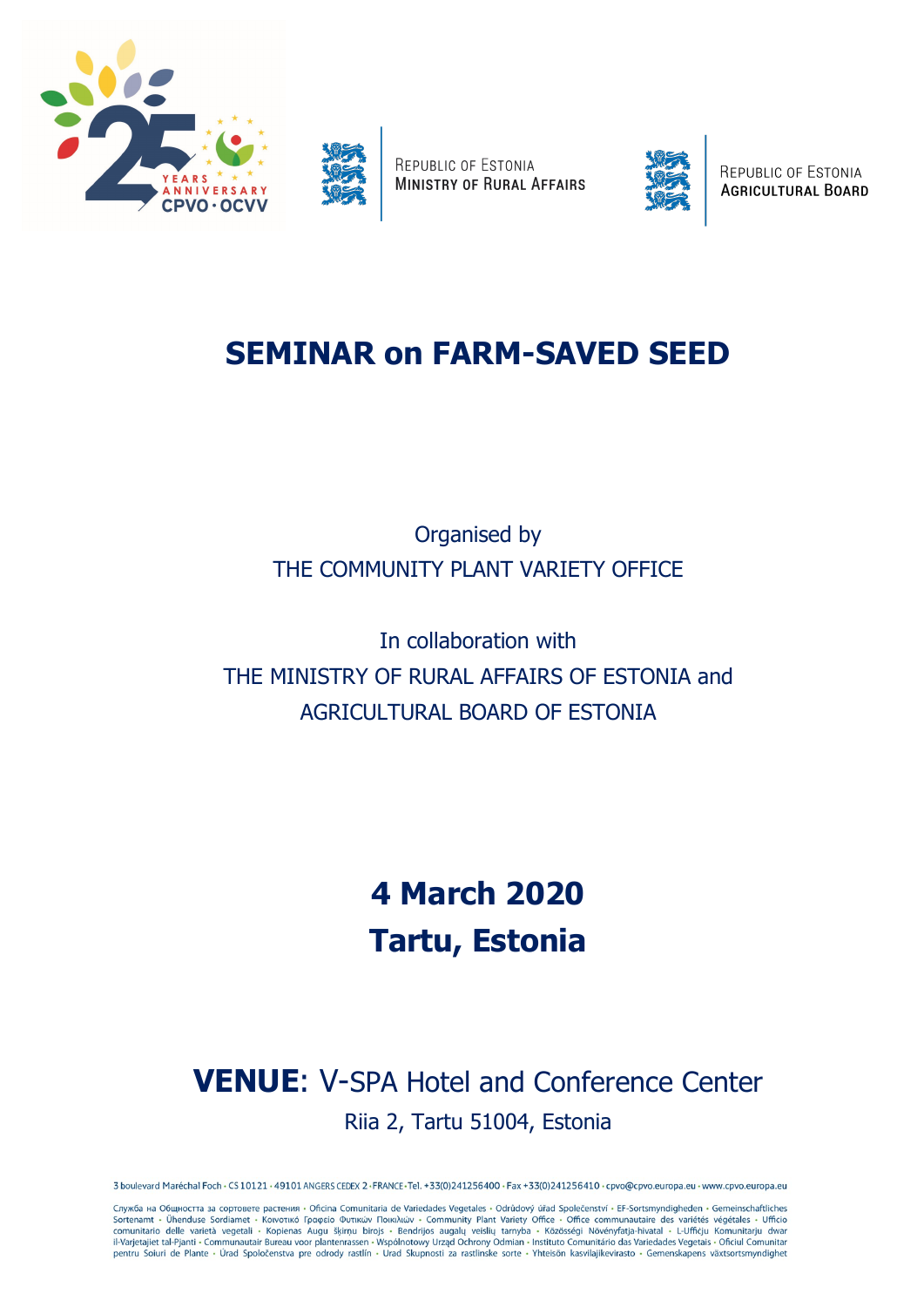# AGENDA OF THE SEMINAR

| $09:00 - 09:20$         | <b>INTRODUCTION</b>                                                                                                                                                                         |  |
|-------------------------|---------------------------------------------------------------------------------------------------------------------------------------------------------------------------------------------|--|
| $09:00 - 09:10$         | Opening address by Toomas Kevvai, Deputy Secretary General for<br>Food Safety Research and Development, Ministry of Rural Affairs of<br>Estonia                                             |  |
| $09:10 - 09:20$         | Welcome by Francesco Mattina, Vice-President of the CPVO                                                                                                                                    |  |
| <b>MORNING SESSIONS</b> |                                                                                                                                                                                             |  |
| $09:20 - 09:25$         | Introduction by the moderator<br>Jens Weibull, Administrative Council (AC) member for Sweden                                                                                                |  |
| $09:25 - 10:00$         | <b>Plant industry in Estonia/Baltic States</b><br>Marqus Ameerikas, Development Manager of the Baltic Agro AS                                                                               |  |
| $10:00 - 10:20$         | <b>Introduction to the EU Plant Variety Protection (PVP) system</b><br>Dirk Theobald, Senior Advisor at the CPVO                                                                            |  |
| $10:20 - 10:40$         | The EU system of Farm-Saved Seed<br>Francesco Mattina, Vice-President of the CPVO                                                                                                           |  |
| $10:40 - 11:00$         | <b>Benefit of a Plant Variety Protection system</b><br>Dirk Theobald, Senior Advisor at the CPVO                                                                                            |  |
| $11:00 - 11:10$         | <b>Questions &amp; Answers</b>                                                                                                                                                              |  |
| $11:10 - 11:30$         | <b>COFFEE BREAK</b>                                                                                                                                                                         |  |
| $11:30 - 12:05$         | <b>Estonian Plant Variety Protection System and Variety listing</b><br>Laima Puur, Agricultural Board of Estonia, AC member for Estonia                                                     |  |
| $12:05 - 12:40$         | Farm-Saved Seed in the EU and challenges in enforcing<br><b>Plant Variety Rights (via Skype)</b><br>Szonja Csörgő, Director of intellectual property and legal affairs,<br><b>Euroseeds</b> |  |
| $12:40 - 13:05$         | <b>Challenges for Royalty collection in Estonia</b><br>Karen Rätsep, Active Manager, Estonian Seed Association                                                                              |  |
| $13:05 - 14:15$         | <b>BUFFET - LUNCH OFFERED BY THE ESTONIAN AUTHORITIES</b>                                                                                                                                   |  |